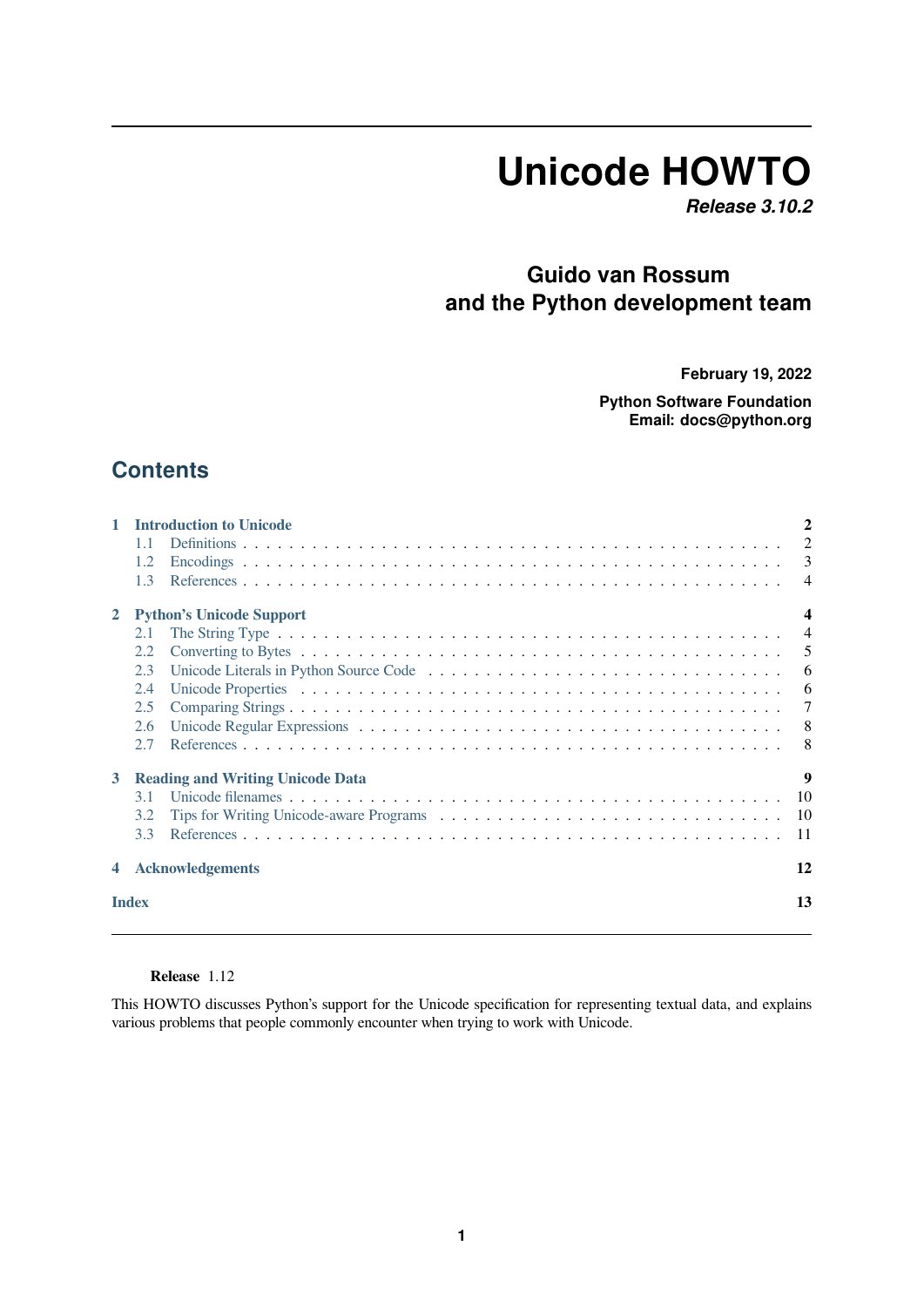### **1 Introduction to Unicode**

### **1.1 Definitions**

<span id="page-1-1"></span><span id="page-1-0"></span>Today's programs need to be able to handle a wide variety of characters. Applications are often internationalized to display messages and output in a variety of user-selectable languages; the same program might need to output an error message in English, French, Japanese, Hebrew, or Russian. Web content can be written in any of these languages and can also include a variety of emoji symbols. Python's string type uses the Unicode Standard for representing characters, which lets Python programs work with all these different possible characters.

Unicode (https://www.unicode.org/) is a specification that aims to list every character used by human languages and give each character its own unique code. The Unicode specifications are continually revised and updated to add new languages and symbols.

A **character** is the smallest possible component of a text. 'A', 'B', 'C', etc., are all different characters. So are 'È' and 'Í'. Chara[cters vary depending on th](https://www.unicode.org/)e language or context you're talking about. For example, there's a character for "Roman Numeral One", 'I', that's separate from the uppercase letter 'I'. They'll usually look the same, but these are two different characters that have different meanings.

The Unicode standard describes how characters are represented by **code points**. A code point value is an integer in the range 0 to 0x10FFFF (about 1.1 million values, the actual number assigned is less than that). In the standard and in this document, a code point is written using the notation  $U+265E$  to mean the character with value  $0 \times 265E$ (9,822 in decimal).

The Unicode standard contains a lot of tables listing chara[cters and their correspon](https://www.unicode.org/versions/latest/#Summary)ding code points:

0061 'a'; LATIN SMALL LETTER A 0062 'b'; LATIN SMALL LETTER B 0063 'c'; LATIN SMALL LETTER C ... 007B '{'; LEFT CURLY BRACKET ... 2167 'Ⅷ'; ROMAN NUMERAL EIGHT 2168 'Ⅸ'; ROMAN NUMERAL NINE ... 265E 'N'; BLACK CHESS KNIGHT 265F '7'; BLACK CHESS PAWN ... 1F600 '0'; GRINNING FACE 1F609 ' ?'; WINKING FACE ...

Strictly, these definitions imply that it's meaningless to say 'this is character  $U+265E'$ .  $U+265E$  is a code point, which represents some particular character; in this case, it represents the character 'BLACK CHESS KNIGHT', ' $\triangle$ '. In informal contexts, this distinction between code points and characters will sometimes be forgotten.

A character is represented on a screen or on paper by a set of graphical elements that's called a **glyph**. The glyph for an uppercase A, for example, is two diagonal strokes and a horizontal stroke, though the exact details will depend on the font being used. Most Python code doesn't need to worry about glyphs; figuring out the correct glyph to display is generally the job of a GUI toolkit or a terminal's font renderer.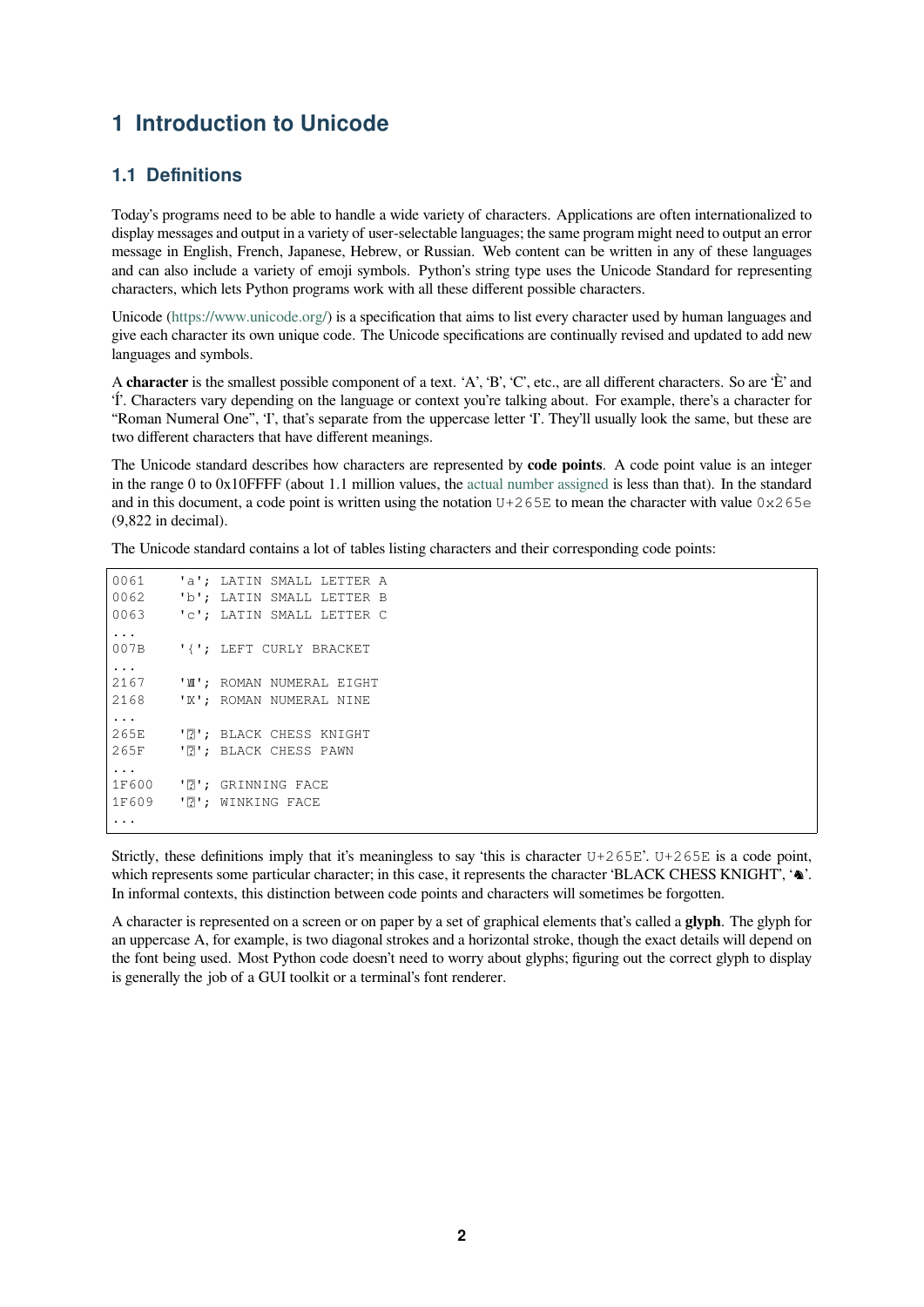#### <span id="page-2-0"></span>**1.2 Encodings**

To summarize the previous section: a Unicode string is a sequence of code points, which are numbers from 0 through 0x10FFFF (1,114,111 decimal). This sequence of code points needs to be represented in memory as a set of **code units**, and **code units** are then mapped to 8-bit bytes. The rules for translating a Unicode string into a sequence of bytes are called a **character encoding**, or just an **encoding**.

The first encoding you might think of is using 32-bit integers as the code unit, and then using the CPU's representation of 32-bit integers. In this representation, the string "Python" might look like this:

P y thoon 0x50 00 00 00 79 00 00 00 74 00 00 00 68 00 00 00 6f 00 00 00 6e 00 00 00 0 1 2 3 4 5 6 7 8 9 10 11 12 13 14 15 16 17 18 19 20 21 22 23

This representation is straightforward but using it presents a number of problems.

- 1. It's not portable; different processors order the bytes differently.
- 2. It's very wasteful of space. In most texts, the majority of the code points are less than 127, or less than 255, so a lot of space is occupied by  $0 \times 00$  bytes. The above string takes 24 bytes compared to the 6 bytes needed for an ASCII representation. Increased RAM usage doesn't matter too much (desktop computers have gigabytes of RAM, and strings aren't usually that large), but expanding our usage of disk and network bandwidth by a factor of 4 is intolerable.
- 3. It's not compatible with existing C functions such as  $\text{strlen}(\cdot)$ , so a new family of wide string functions would need to be used.

Therefore this encoding isn't used very much, and people instead choose other encodings that are more efficient and convenient, such as UTF-8.

UTF-8 is one of the most commonly used encodings, and Python often defaults to using it. UTF stands for "Unicode Transformation Format", and the '8' means that 8-bit values are used in the encoding. (There are also UTF-16 and UTF-32 encodings, but they are less frequently used than UTF-8.) UTF-8 uses the following rules:

- 1. If the code point is < 128, it's represented by the corresponding byte value.
- 2. If the code point is >= 128, it's turned into a sequence of two, three, or four bytes, where each byte of the sequence is between 128 and 255.

UTF-8 has several convenient properties:

- 1. It can handle any Unicode code point.
- 2. A Unicode string is turned into a sequence of bytes that contains embedded zero bytes only where they represent the null character (U+0000). This means that UTF-8 strings can be processed by C functions such as  $stropy()$  and sent through protocols that can't handle zero bytes for anything other than end-of-string markers.
- 3. A string of ASCII text is also valid UTF-8 text.
- 4. UTF-8 is fairly compact; the majority of commonly used characters can be represented with one or two bytes.
- 5. If bytes are corrupted or lost, it's possible to determine the start of the next UTF-8-encoded code point and resynchronize. It's also unlikely that random 8-bit data will look like valid UTF-8.
- 6. UTF-8 is a byte oriented encoding. The encoding specifies that each character is represented by a specific sequence of one or more bytes. This avoids the byte-ordering issues that can occur with integer and word oriented encodings, like UTF-16 and UTF-32, where the sequence of bytes varies depending on the hardware on which the string was encoded.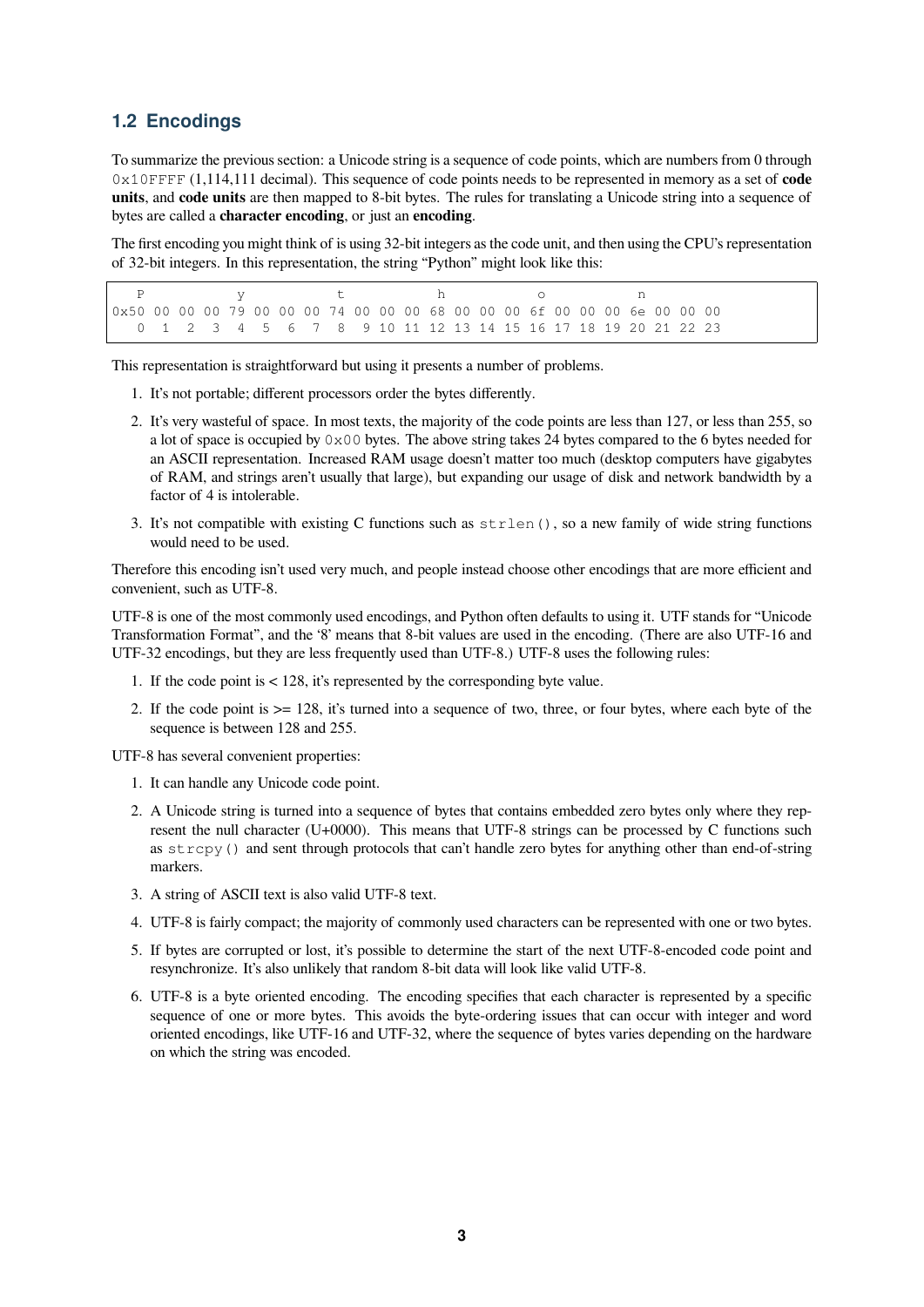#### **1.3 References**

The Unicode Consortium site has character charts, a glossary, and PDF versions of the Unicode specification. Be prepared for some difficult reading. A chronology of the origin and development of Unicode is also available on the site.

<span id="page-3-0"></span>Ont[he Computerphile Youtub](https://www.unicode.org)e channel, Tom Scott briefly discusses the history of Unicode and UTF-8 (9 minutes 36 seconds).

To help understand the standard, Ju[kka Korpela h](https://www.unicode.org/history/)as written an introductory guide to reading the Unicode character tables.

Another good introductory article was written by Joel Spol[sky. If this introduction didn't make things cl](https://www.youtube.com/watch?v=MijmeoH9LT4)ear to you, you should try reading this alternate article before continuin[g.](http://jkorpela.fi/unicode/guide.html)

Wikipedia entries are often helpful; see the entries for "character encoding" and UTF-8, for example.

### **2 Python's Unicode Support**

<span id="page-3-1"></span>Now that you've learned the rudiments of Unicode, we can look at Python's Unicode features.

#### **2.1 The String Type**

<span id="page-3-2"></span>Since Python 3.0, the language's  $str$  type contains Unicode characters, meaning any string created using "unicode rocks!", 'unicode rocks!', or the triple-quoted string syntax is stored as Unicode.

The default encoding for Python source code is UTF-8, so you can simply include a Unicode character in a string literal:

```
try:
    with open('/tmp/input.txt', 'r') as f:
        ...
except OSError:
    # 'File not found' error message.
    print("Fichier non trouvé")
```
Side note: Python 3 also supports using Unicode characters in identifiers:

```
répertoire = "/tmp/records.log"
with open(répertoire, "w") as f:
    f.write("test\n")
```
If you can't enter a particular character in your editor or want to keep the source code ASCII-only for some reason, you can also use escape sequences in string literals. (Depending on your system, you may see the actual capital-delta glyph instead of a u escape.)

```
>>> "\N{GREEK CAPITAL LETTER DELTA}" # Using the character name
'\u0394'
>>> "\u0394" # Using a 16-bit hex value
'\u0394'
>>> "\U00000394" # Using a 32-bit hex value
'\u0394'
```
In addition, one can create a string using the decode() method of bytes. This method takes an *encoding* argument, such as UTF-8, and optionally an *errors* argument.

The *errors* argument specifies the response when the input string can't be converted according to the encoding's rules. Legal values for this argument are 'strict' (raise a UnicodeDecodeError exception), 'replace' (use U+FFFD, REPLACEMENT CHARACTER), 'ignore' (just leave the character out of the Unicode result), or 'backslashreplace' (inserts a \xNN escape sequence). The following examples show the differences: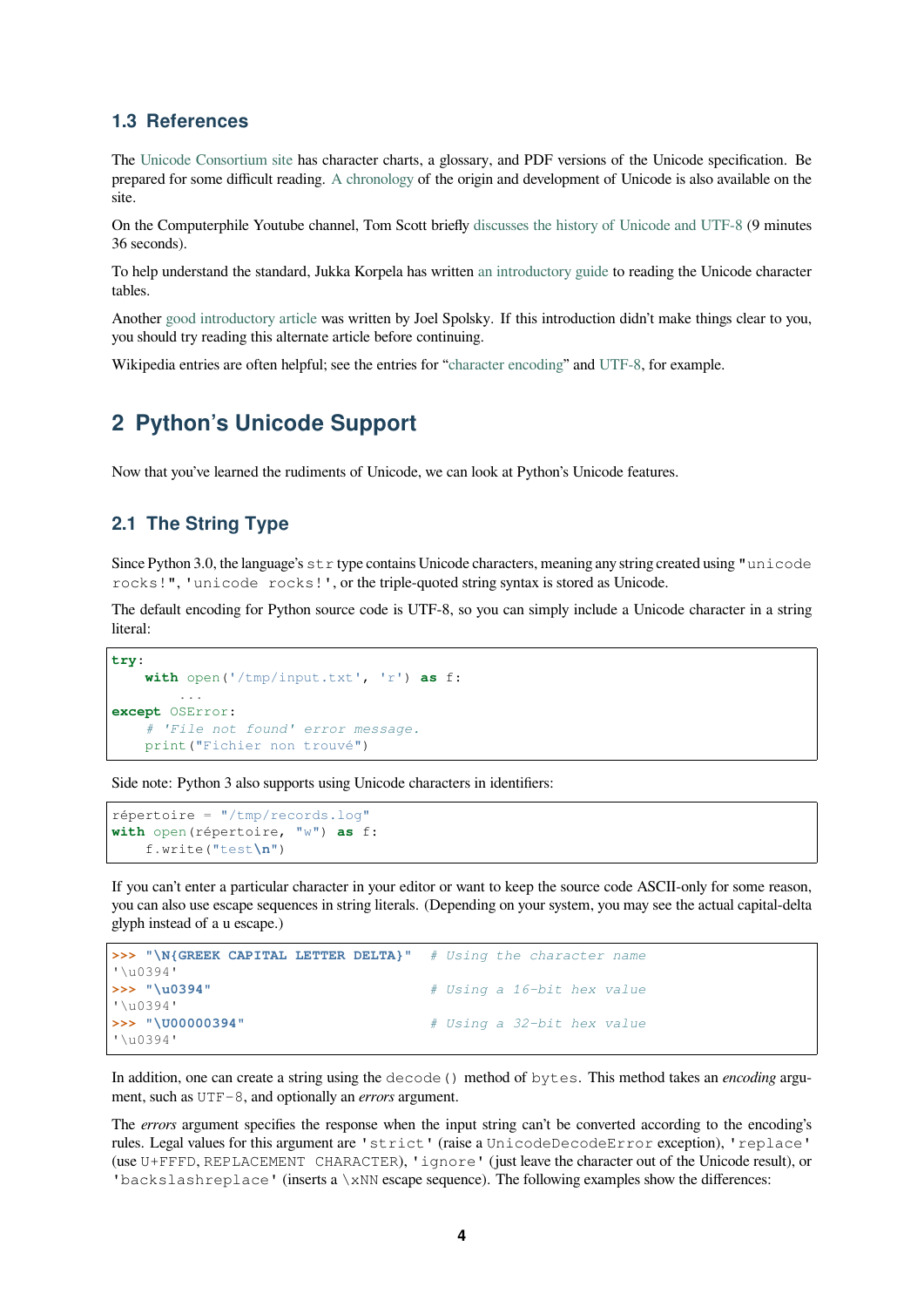```
>>> b'\x80abc'.decode("utf-8", "strict")
Traceback (most recent call last):
    ...
UnicodeDecodeError: 'utf-8' codec can't decode byte 0x80 in position 0:
 invalid start byte
>>> b'\x80abc'.decode("utf-8", "replace")
'\ufffdabc'
>>> b'\x80abc'.decode("utf-8", "backslashreplace")
'\\x80abc'
>>> b'\x80abc'.decode("utf-8", "ignore")
'abc'
```
Encodings are specified as strings containing the encoding's name. Python comes with roughly 100 different encodings; see the Python Library Reference at standard-encodings for a list. Some encodings have multiple names; for example, 'latin-1', 'iso\_8859\_1' and '8859' are all synonyms for the same encoding.

One-character Unicode strings can also be created with the  $chr()$  built-in function, which takes integers and returns a Unicode string of length 1 that contains the corresponding code point. The reverse operation is the built-in  $\text{ord}(x)$ function that takes a one-character Unicode string and returns the code point value:

```
>>> chr(57344)
'\ue000'
>>> ord('\ue000')
57344
```
#### <span id="page-4-0"></span>**2.2 Converting to Bytes**

The opposite method of bytes.decode() is str.encode(), which returns a bytes representation of the Unicode string, encoded in the requested *encoding*.

The *errors* parameter is the same as the parameter of the decode() method but supports a few more possible handlers. As well as 'strict', 'ignore', and 'replace' (which in this case inserts a question mark instead of the unencodable character), there is also 'xmlcharrefreplace' (inserts an XML character reference), backslashreplace (inserts a \uNNNN escape sequence) and name replace (inserts a \N{ $\dots$ } escape sequence).

The following example shows the different results:

```
\Rightarrow u = chr(40960) + 'abcd' + chr(1972)
>>> u.encode('utf-8')
b'\xea\x80\x80abcd\xde\xb4'
>>> u.encode('ascii')
Traceback (most recent call last):
    ...
UnicodeEncodeError: 'ascii' codec can't encode character '\ua000' in
 position 0: ordinal not in range(128)
>>> u.encode('ascii', 'ignore')
b'abcd'
>>> u.encode('ascii', 'replace')
b'?abcd?'
>>> u.encode('ascii', 'xmlcharrefreplace')
b' & #40960; abcd & #1972; '
>>> u.encode('ascii', 'backslashreplace')
b'\\ua000abcd\\u07b4'
>>> u.encode('ascii', 'namereplace')
b'\\N{YI SYLLABLE IT}abcd\\u07b4'
```
The low-level routines for registering and accessing the available encodings are found in the codecs module. Implementing new encodings also requires understanding the codecs module. However, the encoding and decoding functions returned by this module are usually more low-level than is comfortable, and writing new encodings is a specialized task, so the module won't be covered in this HOWTO.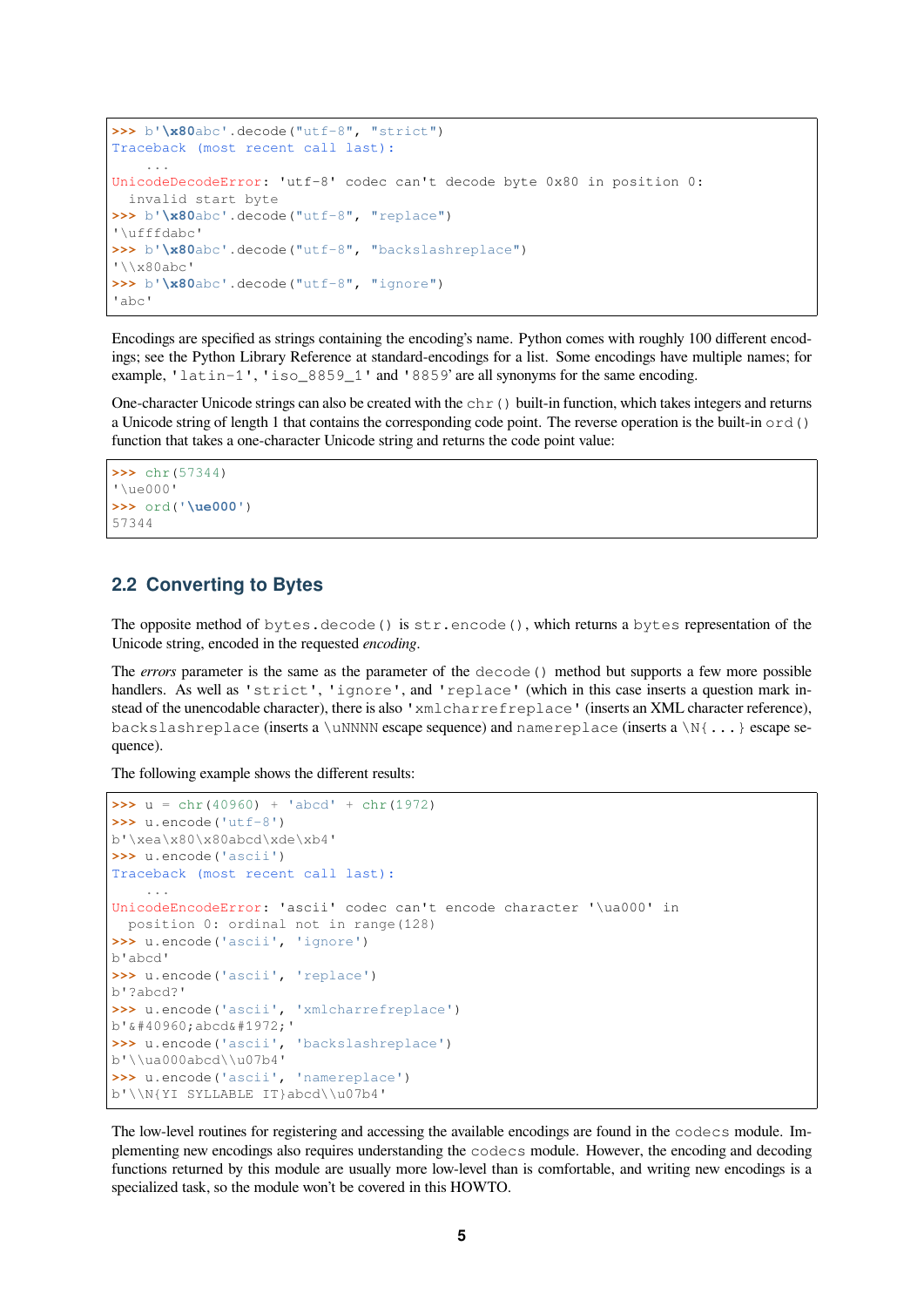#### **2.3 Unicode Literals in Python Source Code**

In Python source code, specific Unicode code points can be written using the \u escape sequence, which is followed by four hex digits giving the code point. The \U escape sequence is similar, but expects eight hex digits, not four:

```
>>> s = "a\xac\u1234\u20ac\U00008000"
... # ^^^^ two-digit hex escape
... # ^^^^^^ four-digit Unicode escape
... # ^^^^^^^^^^ eight-digit Unicode escape
>>> [ord(c) for c in s]
[97, 172, 4660, 8364, 32768]
```
Using escape sequences for code points greater than 127 is fine in small doses, but becomes an annoyance if you're using many accented characters, as you would in a program with messages in French or some other accent-using language. You can also assemble strings using the  $chr()$  built-in function, but this is even more tedious.

Ideally, you'd want to be able to write literals in your language's natural encoding. You could then edit Python source code with your favorite editor which would display the accented characters naturally, and have the right characters used at runtime.

Python supports writing source code in UTF-8 by default, but you can use almost any encoding if you declare the encoding being used. This is done by including a special comment as either the first or second line of the source file:

```
#!/usr/bin/env python
# -*- coding: latin-1 -*-
u = 'abcdé'print(ord(u[-1]))
```
The syntax is inspired by Emacs's notation for specifying variables local to a file. Emacs supports many different variables, but Python only supports 'coding'. The  $-\star$ -symbols indicate to Emacs that the comment is special; they have no significance to Python but are a convention. Python looks for coding: name or coding=name in the comment.

If you don't include such a comment, the default encoding used will be UTF-8 as already mentioned. See also **PEP 263** for more information.

#### **2.4 Unicode Properties**

<span id="page-5-1"></span>[The](https://www.python.org/dev/peps/pep-0263) Unicode specification includes a database of information about code points. For each defined code point, the information includes the character's name, its category, the numeric value if applicable (for characters representing numeric concepts such as the Roman numerals, fractions such as one-third and four-fifths, etc.). There are also display-related properties, such as how to use the code point in bidirectional text.

The following program displays some information about several characters, and prints the numeric value of one particular character:

```
import unicodedata
u = chr(233) + chr(0x0bf2) + chr(3972) + chr(6000) + chr(13231)for i, c in enumerate(u):
   print(i, '804x' % ord(c), unicodedata.category(c), end="")
   print(unicodedata.name(c))
# Get numeric value of second character
print(unicodedata.numeric(u[1]))
```
When run, this prints: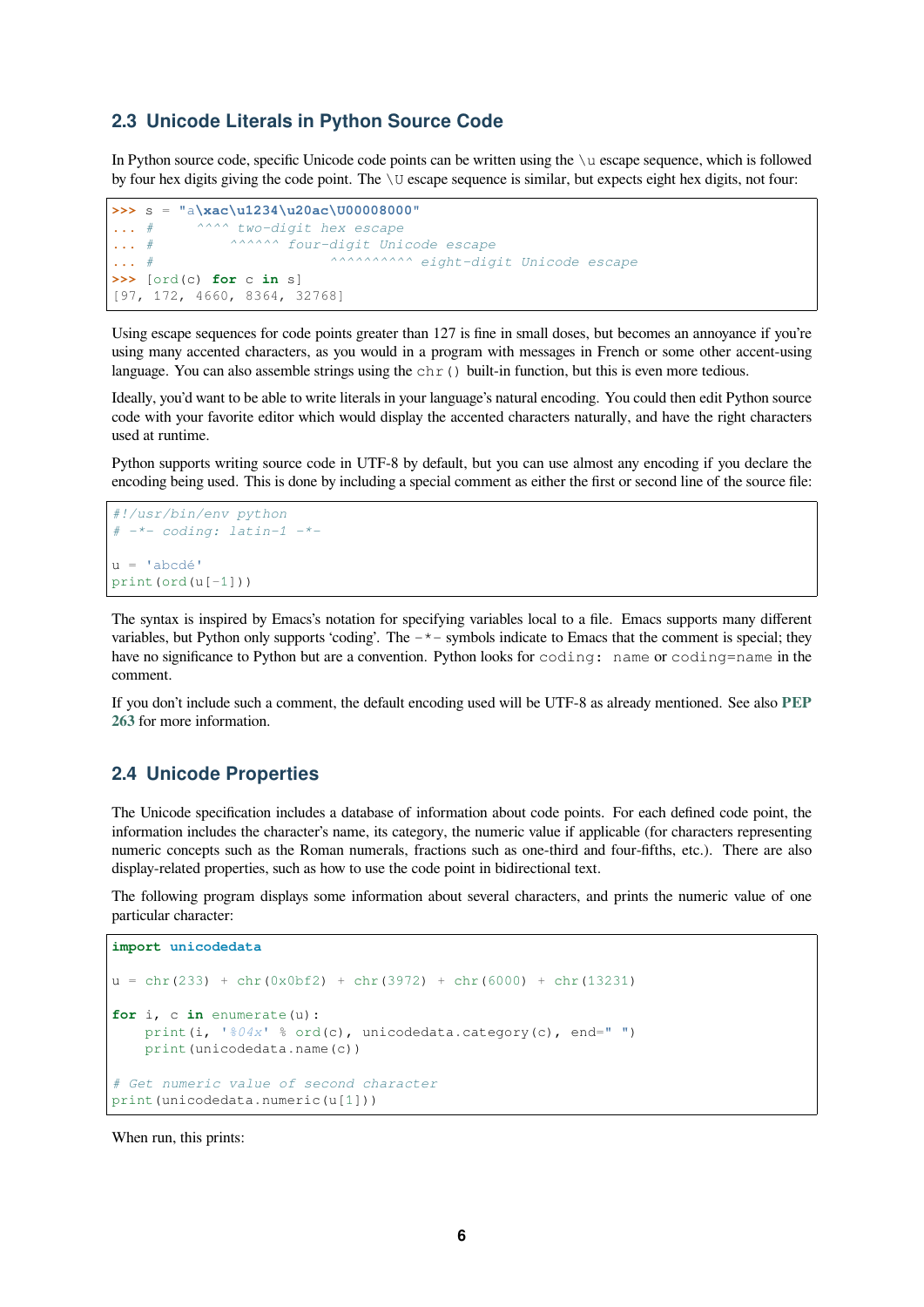0 00e9 Ll LATIN SMALL LETTER E WITH ACUTE 1 0bf2 No TAMIL NUMBER ONE THOUSAND 2 0f84 Mn TIBETAN MARK HALANTA 3 1770 Lo TAGBANWA LETTER SA 4 33af So SQUARE RAD OVER S SQUARED 1000.0

The category codes are abbreviations describing the nature of the character. These are grouped into categories such as "Letter", "Number", "Punctuation", or "Symbol", which in turn are broken up into subcategories. To take the codes from the above output, 'Ll' means 'Letter, lowercase', 'No' means "Number, other", 'Mn' is "Mark, nonspacing", and 'So' is "Symbol, other". See the General Category Values section of the Unicode Character Database documentation for a list of category codes.

#### **2.5 Comparing Strings**

<span id="page-6-0"></span>[Unicode adds some com](https://www.unicode.org/reports/tr44/#General_Category_Values)plication to comparing strings, because the same set of characters can be represented by different sequences of code points. For example, a letter like 'ê' can be represented as a single code point U+00EA, or as U+0065 U+0302, which is the code point for 'e' followed by a code point for 'COMBINING CIRCUMFLEX ACCENT'. These will produce the same output when printed, but one is a string of length 1 and the other is of length 2.

One tool for a case-insensitive comparison is the casefold() string method that converts a string to a caseinsensitive form following an algorithm described by the Unicode Standard. This algorithm has special handling for characters such as the German letter 'ß' (code point U+00DF), which becomes the pair of lowercase letters 'ss'.

```
>>> street = 'Gürzenichstraße'
>>> street.casefold()
'gürzenichstrasse'
```
A second tool is the unicodedata module's normalize() function that converts strings to one of several normal forms, where letters followed by a combining character are replaced with single characters. normalize() can be used to perform string comparisons that won't falsely report inequality if two strings use combining characters differently:

```
import unicodedata
def compare_strs(s1, s2):
   def NFD(s):
       return unicodedata.normalize('NFD', s)
   return NFD(s1) == NFD(s2)single_char = 'ê'
multiple_chars = '\N{LATIN SMALL LETTER E}\N{COMBINING CIRCUMFLEX ACCENT}'
print('length of first string=', len(single_char))
print('length of second string=', len(multiple_chars))
print(compare_strs(single_char, multiple_chars))
```
When run, this outputs:

```
$ python3 compare-strs.py
length of first string= 1
length of second string= 2
True
```
The first argument to the normalize () function is a string giving the desired normalization form, which can be one of 'NFC', 'NFKC', 'NFD', and 'NFKD'.

The Unicode Standard also specifies how to do caseless comparisons: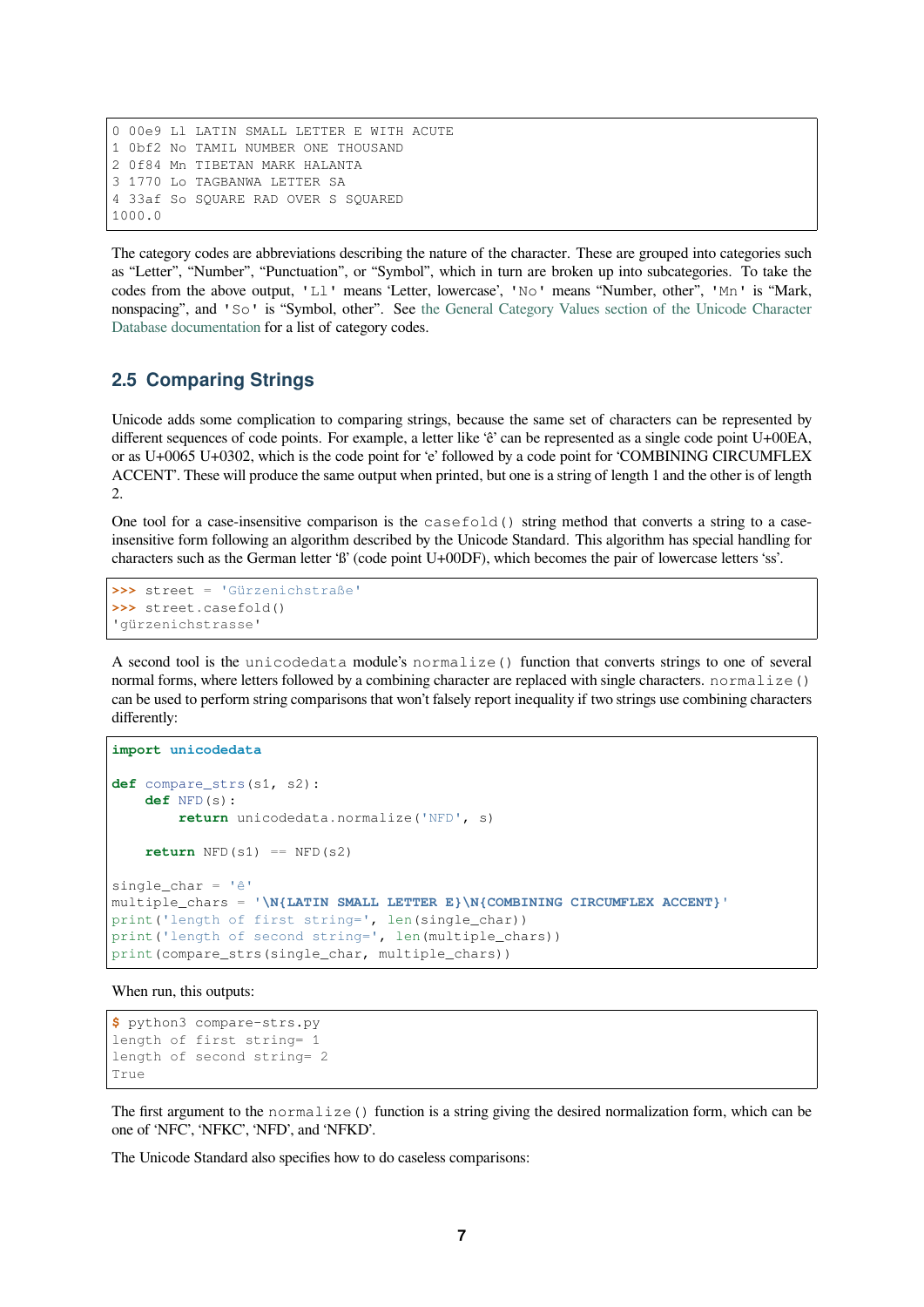```
import unicodedata
def compare_caseless(s1, s2):
   def NFD(s):
        return unicodedata.normalize('NFD', s)
    return NFD(NFD(s1).casefold()) == NFD(NFD(s2).casefold())
# Example usage
single_char = 'ê'
multiple_chars = '\N{LATIN CAPITAL LETTER E}\N{COMBINING CIRCUMFLEX ACCENT}'
print(compare_caseless(single_char, multiple_chars))
```
This will print True. (Why is NFD() invoked twice? Because there are a few characters that make casefold() return a non-normalized string, so the result needs to be normalized again. See section 3.13 of the Unicode Standard for a discussion and an example.)

#### **2.6 Unicode Regular Expressions**

<span id="page-7-0"></span>The regular expressions supported by the re module can be provided either as bytes or strings. Some of the special character sequences such as  $\dagger$  and  $\vee$  have different meanings depending on whether the pattern is supplied as bytes or a string. For example,  $\ddot{\text{o}}$  will match the characters  $[0-9]$  in bytes but in strings will match any character that's in the 'Nd' category.

The string in this example has the number 57 written in both Thai and Arabic numerals:

```
import re
p = re.compile(r'\ddot{o}+')s = "Over \u0e55\u0e57 57 flavours"
m = p. search(s)
print(repr(m.group()))
```
When executed,  $\det$  will match the Thai numerals and print them out. If you supply the re.ASCII flag to compile (),  $\det$  will match the substring "57" instead.

Similarly,  $\wedge$  matches a wide variety of Unicode characters but only  $[a-zA-Z0-9]$  in bytes or if re. ASCII is supplied, and \s will match either Unicode whitespace characters or [ \t\n\r\f\v].

#### **2.7 References**

<span id="page-7-1"></span>Some good alternative discussions of Python's Unicode support are:

- Processing Text Files in Python 3, by Nick Coghlan.
- Pragmatic Unicode, a PyCon 2012 presentation by Ned Batchelder.

The  $str$  type is described in the Python library reference at textseq.

The d[ocumentation for the](http://python-notes.curiousefficiency.org/en/latest/python3/text_file_processing.html) unicodedata module.

The d[ocumentation for the](https://nedbatchelder.com/text/unipain.html) codecs module.

Marc-André Lemburg gave a presentation titled "Python and Unicode" (PDF slides) at EuroPython 2002. The slides are an excellent overview of the design of Python 2's Unicode features (where the Unicode string type is called unicode and literals start with u).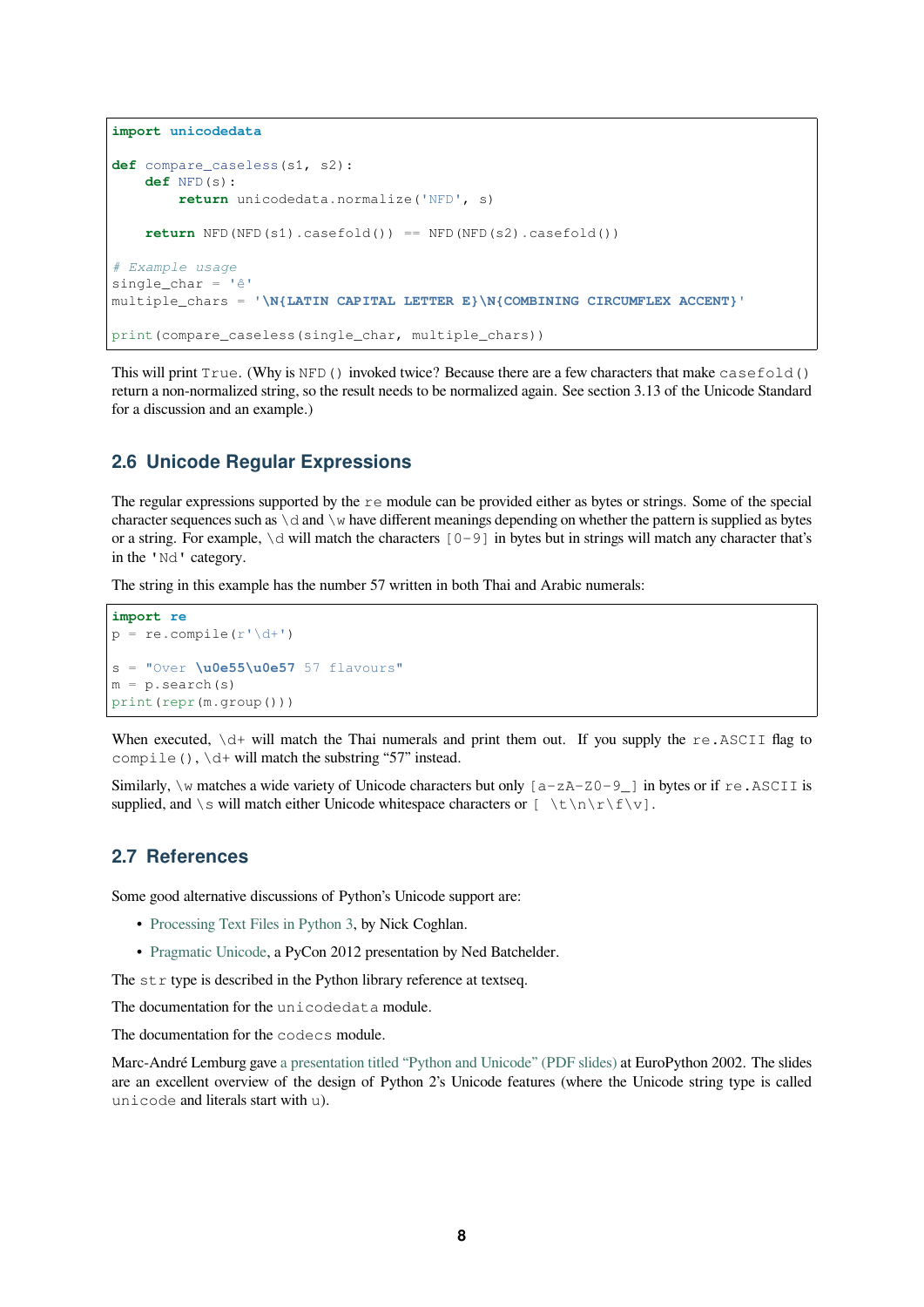### <span id="page-8-0"></span>**3 Reading and Writing Unicode Data**

Once you've written some code that works with Unicode data, the next problem is input/output. How do you get Unicode strings into your program, and how do you convert Unicode into a form suitable for storage or transmission?

It's possible that you may not need to do anything depending on your input sources and output destinations; you should check whether the libraries used in your application support Unicode natively. XML parsers often return Unicode data, for example. Many relational databases also support Unicode-valued columns and can return Unicode values from an SQL query.

Unicode data is usually converted to a particular encoding before it gets written to disk or sent over a socket. It's possible to do all the work yourself: open a file, read an 8-bit bytes object from it, and convert the bytes with bytes.decode(encoding). However, the manual approach is not recommended.

One problem is the multi-byte nature of encodings; one Unicode character can be represented by several bytes. If you want to read the file in arbitrary-sized chunks (say, 1024 or 4096 bytes), you need to write error-handling code to catch the case where only part of the bytes encoding a single Unicode character are read at the end of a chunk. One solution would be to read the entire file into memory and then perform the decoding, but that prevents you from working with files that are extremely large; if you need to read a 2 GiB file, you need 2 GiB of RAM. (More, really, since for at least a moment you'd need to have both the encoded string and its Unicode version in memory.)

The solution would be to use the low-level decoding interface to catch the case of partial coding sequences. The work of implementing this has already been done for you: the built-in open() function can return a file-like object that assumes the file's contents are in a specified encoding and accepts Unicode parameters for methods such as read() and write(). This works through open()'s *encoding* and *errors* parameters which are interpreted just like those in str.encode() and bytes.decode().

Reading Unicode from a file is therefore simple:

```
with open('unicode.txt', encoding='utf-8') as f:
    for line in f:
        print(repr(line))
```
It's also possible to open files in update mode, allowing both reading and writing:

```
with open('test', encoding='utf-8', mode='w+') as f:
    f.write('\u4500 blah blah blah\n')
    f.seek(0)
    print(repr(f.readline()[:1]))
```
The Unicode character U+FEFF is used as a byte-order mark (BOM), and is often written as the first character of a file in order to assist with autodetection of the file's byte ordering. Some encodings, such as UTF-16, expect a BOM to be present at the start of a file; when such an encoding is used, the BOM will be automatically written as the first character and will be silently dropped when the file is read. There are variants of these encodings, such as 'utf-16-le' and 'utf-16-be' for little-endian and big-endian encodings, that specify one particular byte ordering and don't skip the BOM.

In some areas, it is also convention to use a "BOM" at the start of UTF-8 encoded files; the name is misleading since UTF-8 is not byte-order dependent. The mark simply announces that the file is encoded in UTF-8. For reading such files, use the 'utf-8-sig' codec to automatically skip the mark if present.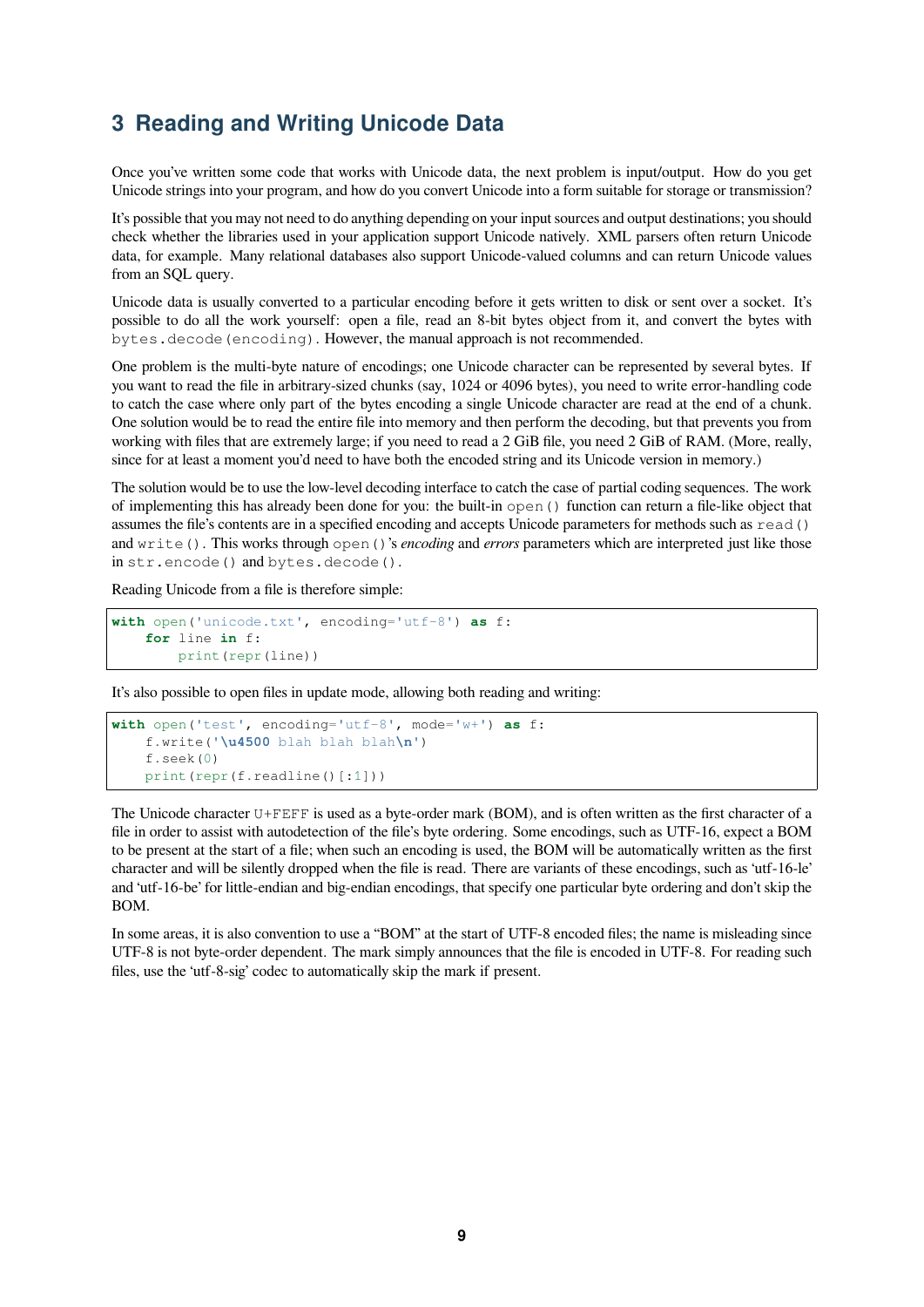#### <span id="page-9-0"></span>**3.1 Unicode filenames**

Most of the operating systems in common use today support filenames that contain arbitrary Unicode characters. Usually this is implemented by converting the Unicode string into some encoding that varies depending on the system. Today Python is converging on using UTF-8: Python on MacOS has used UTF-8 for several versions, and Python 3.6 switched to using UTF-8 on Windows as well. On Unix systems, there will only be a filesystem encoding. if you've set the LANG or LC\_CTYPE environment variables; if you haven't, the default encoding is again UTF-8.

The sys.getfilesystemencoding() function returns the encoding to use on your current system, in case you want to do the encoding manually, but there's not much reason to bother. When opening a file for reading or writing, you can usually just provide the Unicode string as the filename, and it will be automatically converted to the right encoding for you:

```
filename = 'filename\u4500abc'
with open(filename, 'w') as f:
    f.write('blah\n')
```
Functions in the  $\circ$ s module such as  $\circ$ s.stat() will also accept Unicode filenames.

The  $\circ s$ . listdir() function returns filenames, which raises an issue: should it return the Unicode version of filenames, or should it return bytes containing the encoded versions?  $\circ s$ . listdir() can do both, depending on whether you provided the directory path as bytes or a Unicode string. If you pass a Unicode string as the path, filenames will be decoded using the filesystem's encoding and a list of Unicode strings will be returned, while passing a byte path will return the filenames as bytes. For example, assuming the default filesystem encoding is UTF-8, running the following program:

```
fn = 'filename\u4500abc'
f = open(fn, 'w')f.close()
import os
print(os.listdir(b'.'))
print(os.listdir('.'))
```
will produce the following output:

```
$ python listdir-test.py
[b'filename\xe4\x94\x80abc', ...]
['filename\u4500abc', ...]
```
The first list contains UTF-8-encoded filenames, and the second list contains the Unicode versions.

Note that on most occasions, you should can just stick with using Unicode with these APIs. The bytes APIs should only be used on systems where undecodable file names can be present; that's pretty much only Unix systems now.

#### <span id="page-9-1"></span>**3.2 Tips for Writing Unicode-aware Programs**

This section provides some suggestions on writing software that deals with Unicode.

The most important tip is:

Software should only work with Unicode strings internally, decoding the input data as soon as possible and encoding the output only at the end.

If you attempt to write processing functions that accept both Unicode and byte strings, you will find your program vulnerable to bugs wherever you combine the two different kinds of strings. There is no automatic encoding or decoding: if you do e.g. str + bytes, a TypeError will be raised.

When using data coming from a web browser or some other untrusted source, a common technique is to check for illegal characters in a string before using the string in a generated command line or storing it in a database. If you're doing this, be careful to check the decoded string, not the encoded bytes data; some encodings may have interesting properties, such as not being bijective or not being fully ASCII-compatible. This is especially true if the input data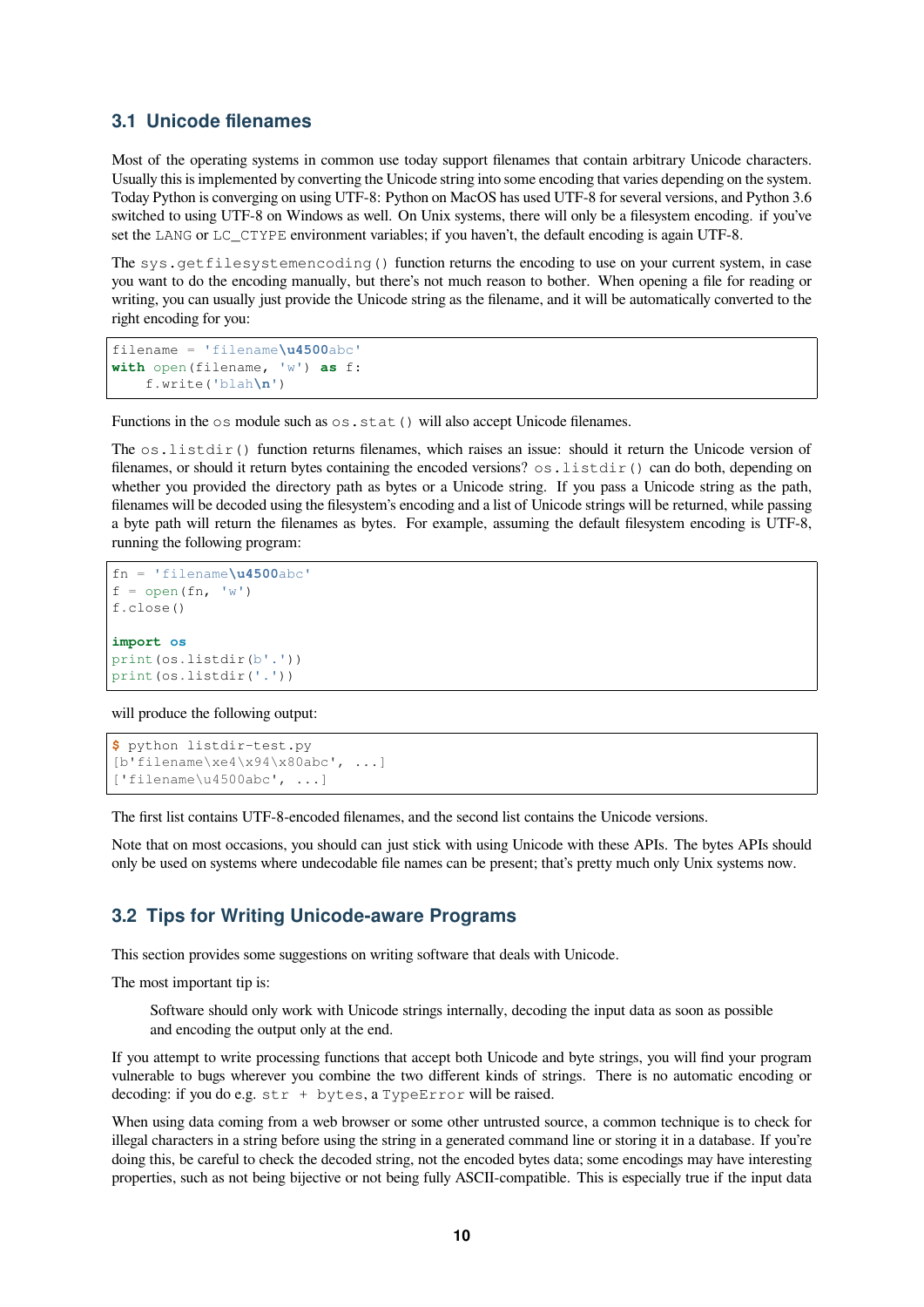also specifies the encoding, since the attacker can then choose a clever way to hide malicious text in the encoded bytestream.

#### **Converting Between File Encodings**

The StreamRecoder class can transparently convert between encodings, taking a stream that returns data in encoding #1 and behaving like a stream returning data in encoding #2.

For example, if you have an input file *f* that's in Latin-1, you can wrap it with a StreamRecoder to return bytes encoded in UTF-8:

```
new_f = codecs.StreamRecoder(f,
    # en/decoder: used by read() to encode its results and
    # by write() to decode its input.
   codecs.getencoder('utf-8'), codecs.getdecoder('utf-8'),
    # reader/writer: used to read and write to the stream.
   codecs.getreader('latin-1'), codecs.getwriter('latin-1') )
```
#### **Files in an Unknown Encoding**

What can you do if you need to make a change to a file, but don't know the file's encoding? If you know the encoding is ASCII-compatible and only want to examine or modify the ASCII parts, you can open the file with the surrogateescape error handler:

```
with open(fname, 'r', encoding="ascii", errors="surrogateescape") as f:
   data = f.read()# make changes to the string 'data'
with open(fname + '.new', 'w',
         encoding="ascii", errors="surrogateescape") as f:
    f.write(data)
```
The surrogateescape error handler will decode any non-ASCII bytes as code points in a special range running from U+DC80 to U+DCFF. These code points will then turn back into the same bytes when the surrogateescape error handler is used to encode the data and write it back out.

#### **3.3 References**

<span id="page-10-0"></span>One section of Mastering Python 3 Input/Output, a PyCon 2010 talk by David Beazley, discusses text processing and binary data handling.

The PDF slides for Marc-André Lemburg's presentation "Writing Unicode-aware Applications in Python" discuss questions of c[haracter encodings as well as how](http://pyvideo.org/video/289/pycon-2010--mastering-python-3-i-o) to internationalize and localize an application. These slides cover Python 2.x only.

The Guts of Unicode in Python [is a PyCon 2013 talk by Benjamin Peterson that discusses the internal U](https://downloads.egenix.com/python/LSM2005-Developing-Unicode-aware-applications-in-Python.pdf)nicode representation in Python 3.3.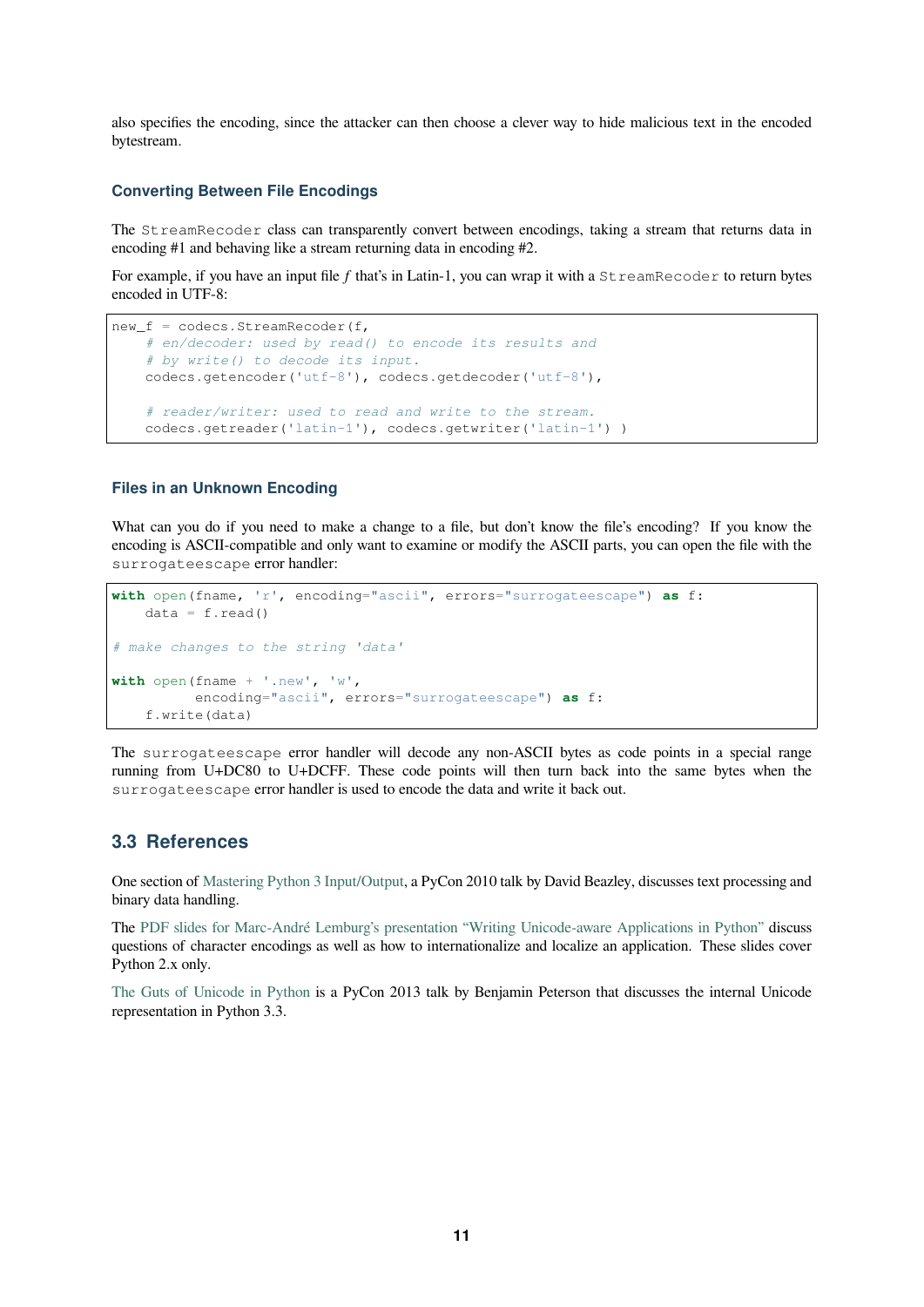### **4 Acknowledgements**

The initial draft of this document was written by Andrew Kuchling. It has since been revised further by Alexander Belopolsky, Georg Brandl, Andrew Kuchling, and Ezio Melotti.

Thanks to the following people who have noted errors or offered suggestions on this article: Éric Araujo, Nicholas Bastin, Nick Coghlan, Marius Gedminas, Kent Johnson, Ken Krugler, Marc-André Lemburg, Martin von Löwis, Terry J. Reedy, Serhiy Storchaka, Eryk Sun, Chad Whitacre, Graham Wideman.